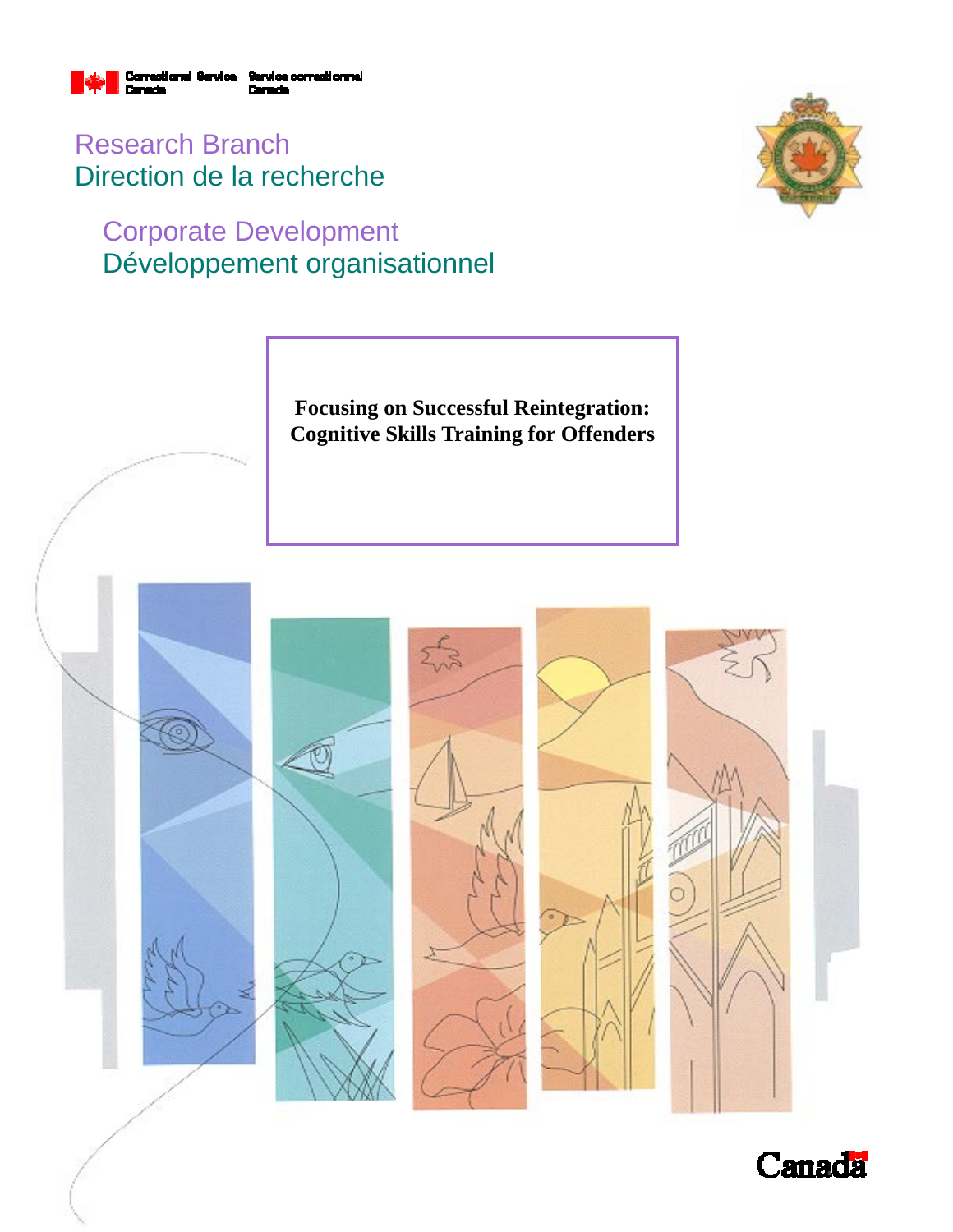# **Focusing on Successful Reintegration: Cognitive Skills Training for Offenders**

Prepared by:

Frank J. Porporino, Ph.D. Elizabeth A. Fabiano, M.C.A. David Robinson, Ph.D.

Research and Statistics Branch The Correctional Service Of Canada

This report is also available in French. Ce rapport est également disponible en Français. It is available from the Communications Branch, Correctional Service of Canada, 340 Laurier Avenue West, Ottawa, Ontario, K1A 0P9.

A version of this article was published in the Scandinavian Criminal Law Review, July 1991

**1991, N°. R-19**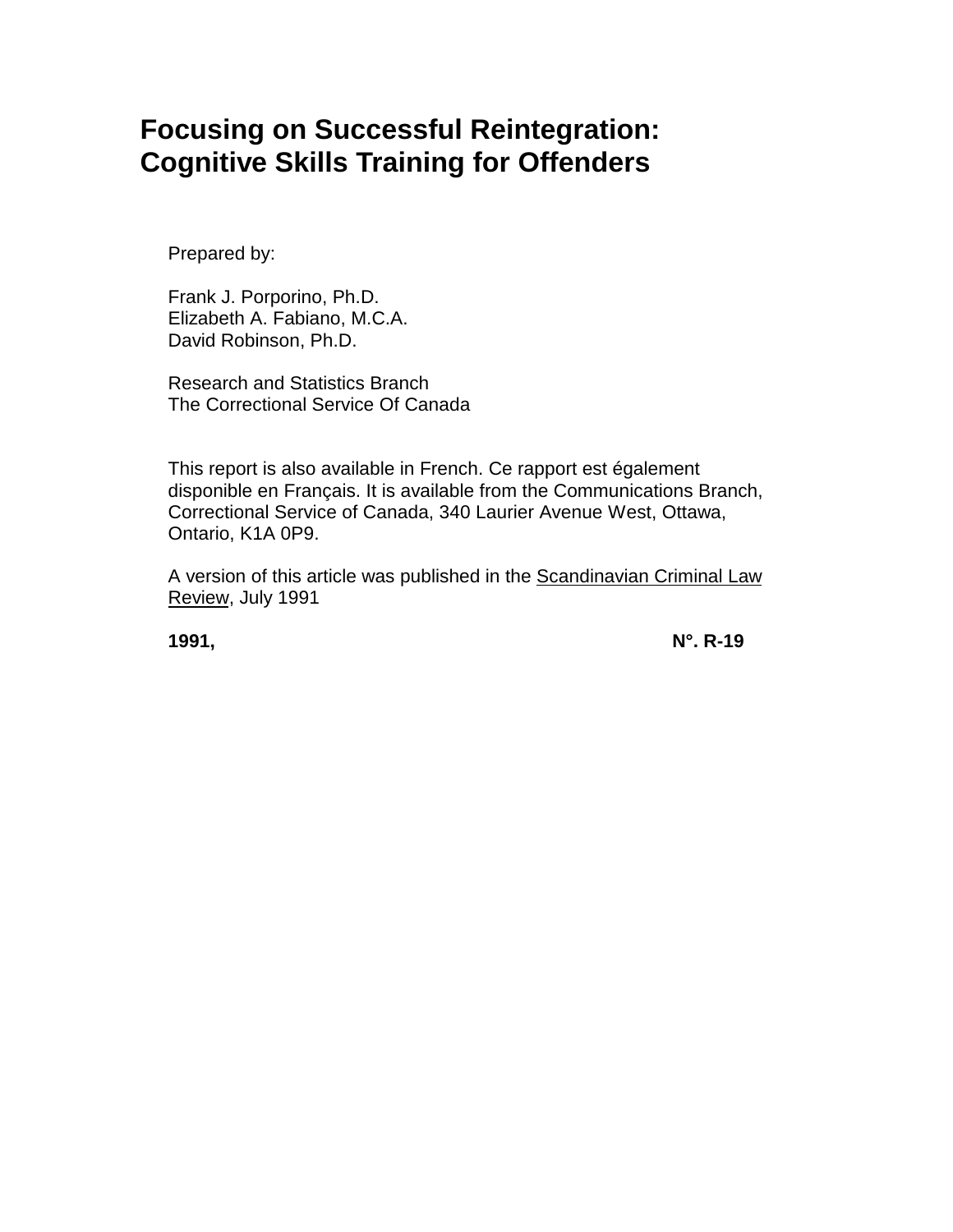Table of Contents **FOCUSING ON SUCCESSFUL REINTEGRATION: COGNITIVE SKILLS TRAINING FOR OFFENDERS 1 Acknowledgements 3 Introduction 4 Development Of The Cognitive Skills Training Program 5 Attention To Program Implementation And Delivery 7 Research On Effectiveness 9** Targeting Higher Risk Offenders for Participation 9 Program Effects on Attitudes, Behaviour and Cognition 9 **Post Release Outcomes 10 Future Program Development 12 Tables And Figures 17**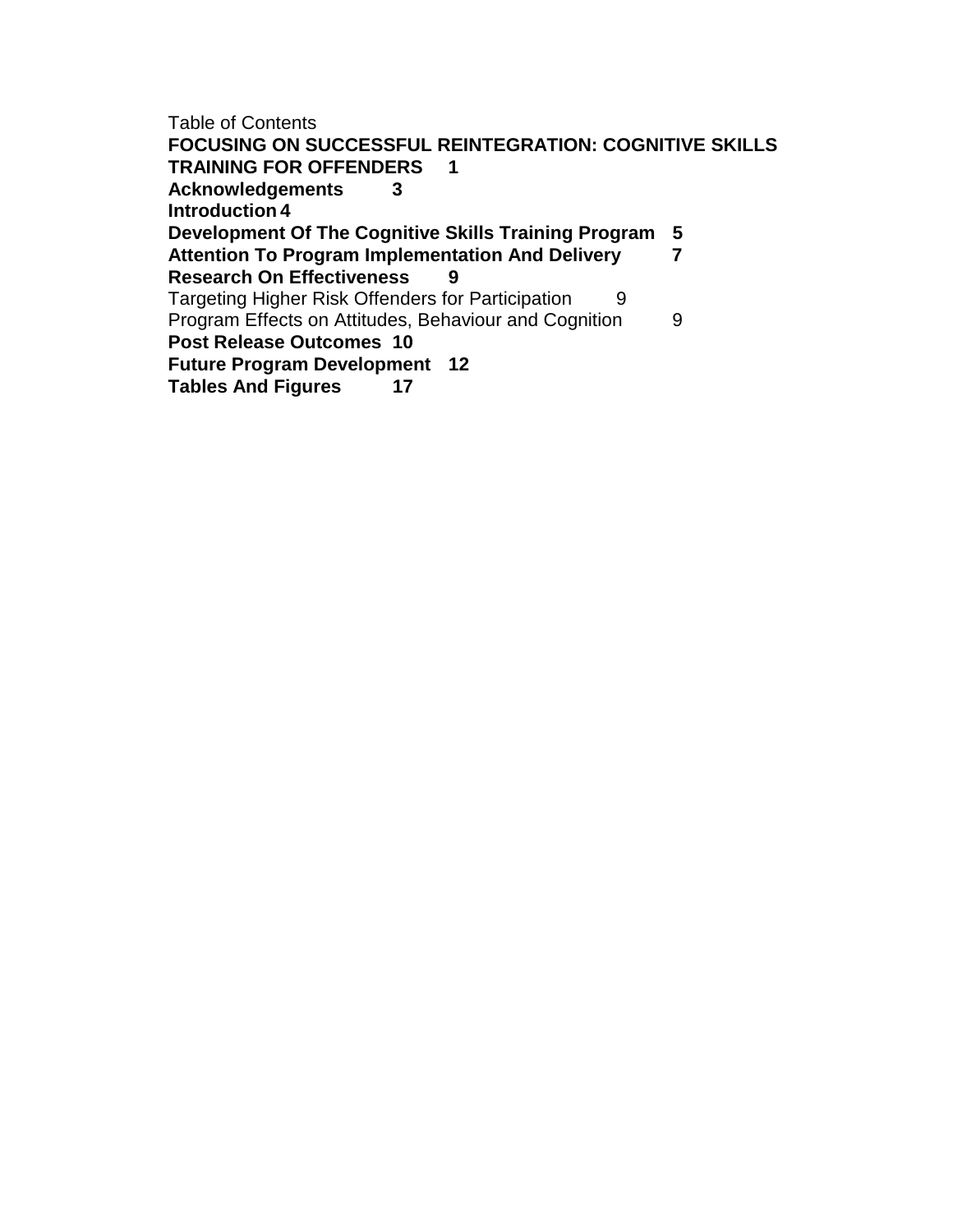# **Acknowledgements**

We wish to extend sincere appreciation to our Commissioner of Corrections Ole Ingstrup, for his unfaltering vision of what corrections can be and for creating the climate of support for development of effective correctional programming. Also, we wish to thank our regional and front-line staff - and particularly our program coaches - without whose commitment and effort little could be achieved.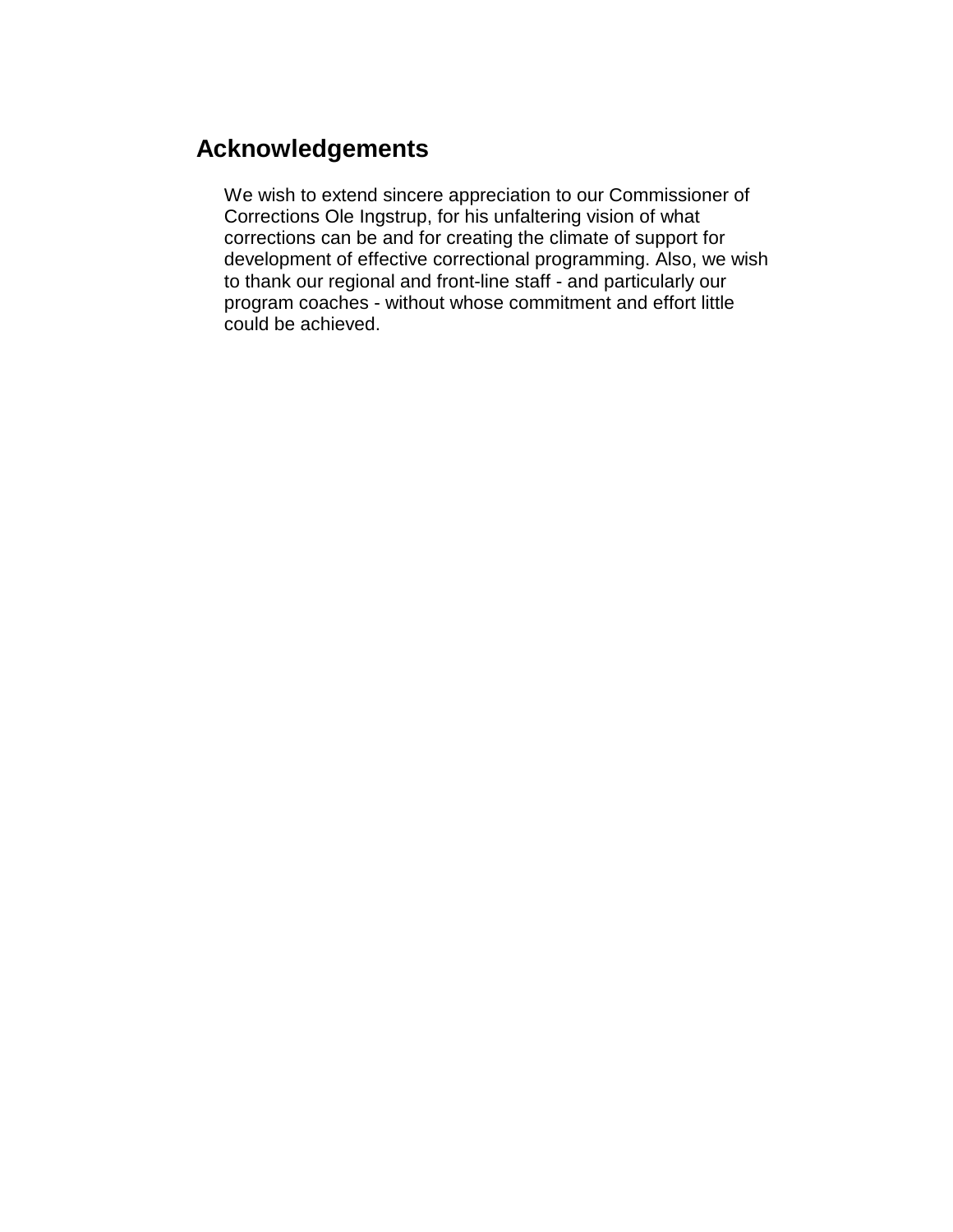### **Introduction**

From an international optic, North American corrections is perhaps viewed predominantly as a corrections of record-breaking incarceration rates; large, overcrowded and violent prisons managed under traditional regimes of "static" security, controlled and regimented within the ever-pervasive presence of the latest high-tech hardware; modular prison construction to keep pace with the constant flow of incoming offenders sentenced to longer prison terms for a growing variety of violent and drug-related offenses; and in its approach to the development of correctional programming, a corrections singularly preoccupied with the "bullet" solution, the latest "faddish" approach, the "boot camp", "shock incarceration" or "electronic monitoring" type of intervention, cloaked as effective programming but with little or no underlying theoretical or empirical support.

With few exceptions, this is the corrections which prevails throughout the United States of America; but Canada stands in significant contrast. Even the language of our corrections stands in contrast. While the U.S. seeks "punishment options" or ways of making imprisonment more "intensive" (Editorial, Association of State Correctional Administrators, vol. 6, # 6, 1990), in Canada we seek ways of "targeting" our programming efforts, ways of identifying offender needs, and ways of enhancing continuity of our programs and services for offenders under community supervision.

A striking example of differences in orientation is to compare Canada with the U.S. State of California. The two have a general population base of approximately similar size; about 26 and 28 million respectively. In California, however, there are about 154,000 offenders incarcerated in State prisons or local jails (Blue Ribbon Commission on Inmate Population Management, State of California, January, 1990). This compares with not quite 30,000 in our Federal and provincial facilities in Canada. Even with a massive effort of over 3 billion dollars of prison construction, the State of California forecasts it will barely achieve a target of 130 percent capacity by 1994; most of its facilities will remain terribly overcrowded.

Within the Correctional Service of Canada, crowding is not a significant issue, and we have no major construction plans other than to modernize some of our facilities. Despite a moderate increase in our total offender population averaging 2.4% each year since 1987-88, this past year we have been successful in reducing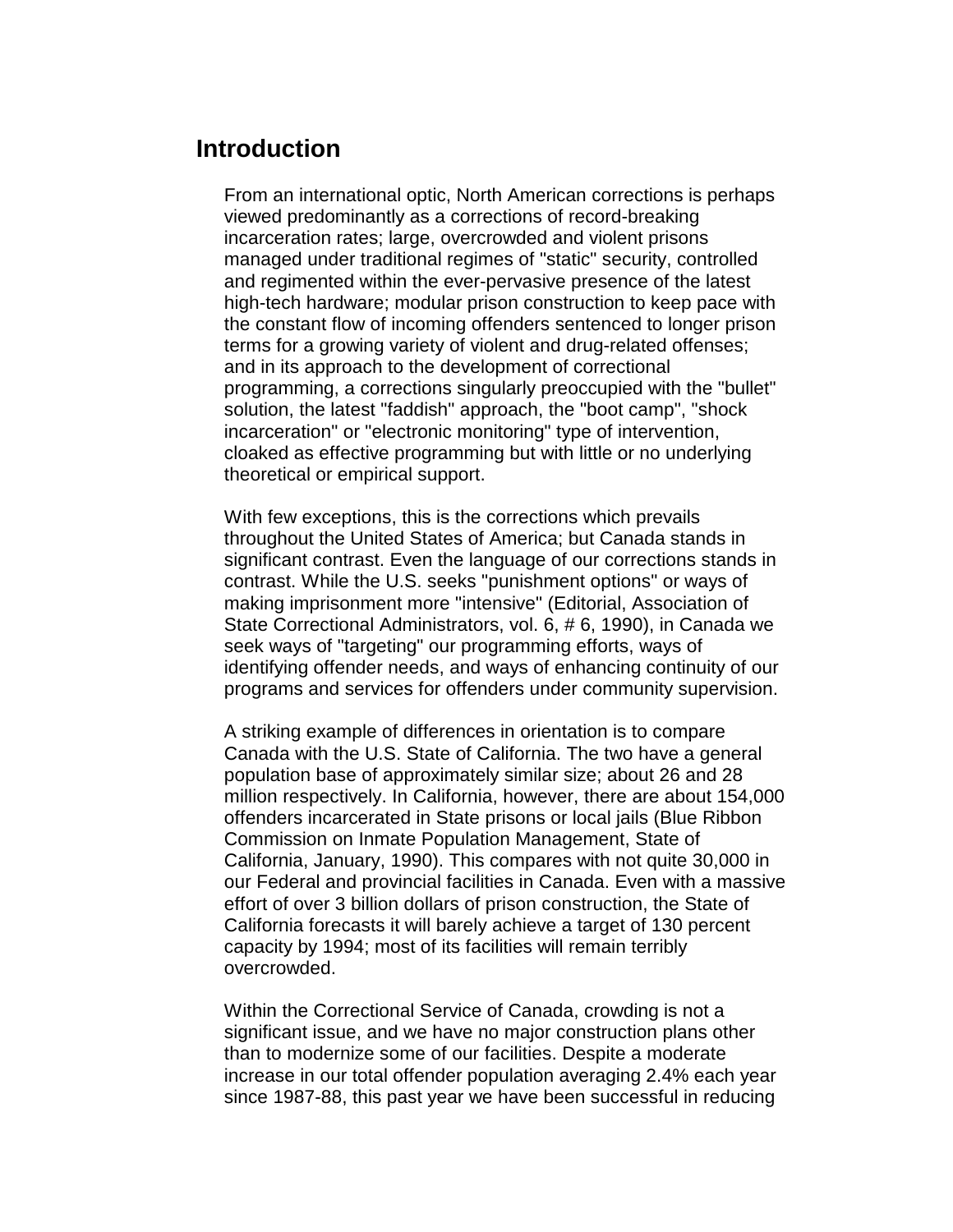the size of our incarcerated population by .4% and increasing the size of our supervision population by 5%.

Our preoccupation within the Correctional Service of Canada is with reintegration .... we believe, and we have been acting concretely and purposefully from our belief, that a meaningful and mission-oriented corrections must be cost-effective, and thereby reduce, as much as possible, its reliance on incarceration. The Correctional Service of Canada has just emerged from a major process of examining and defining its purpose. We have articulated a Mission, which outlines the directions we wish to move in and the accomplishments, or failures, for which we wish to be held accountable. Our Mission encompasses a set of five enduring core values, key guiding principles or assumptions that should underlay all of our policies and practice, and 56 distinct strategic objectives. It defines, for our government, for our staff and inmates, and for the public at large, what, in our professional view, will be good corrections in Canada for years to come.

Our Mission has brought us quite logically to setting clear operational goals for reintegrating significantly larger numbers of offenders at an earlier point in their sentence. We believe we can do this, quite simply, with effective case management practices and responsive programming that targets important criminogenic needs (Andrews, 1989).

Principal among the strategies we have pursued in the area of programming is an innovative new approach, our core Cognitive Skills Program, founded on some of the most recent theory and research into the roots of criminal behaviour.

This brief paper summarizes the underlying principles of the cognitive approach, outlines our strategy for ensuring careful and systematic implementation, and gives some preliminary research data on the effectiveness of the Cognitive Skills Training Program in relation to:

- selection of appropriate offenders for participation in intensive rehabilitative programming - identification of high risk offenders
- effects on attitudes, behaviour and cognitive skills positive effects on targeted dimensions, and
- post-release outcomes of offenders reduction of recidivism

More complete descriptions are available of the development and implementation strategies (Fabiano, Robinson, and Porporino,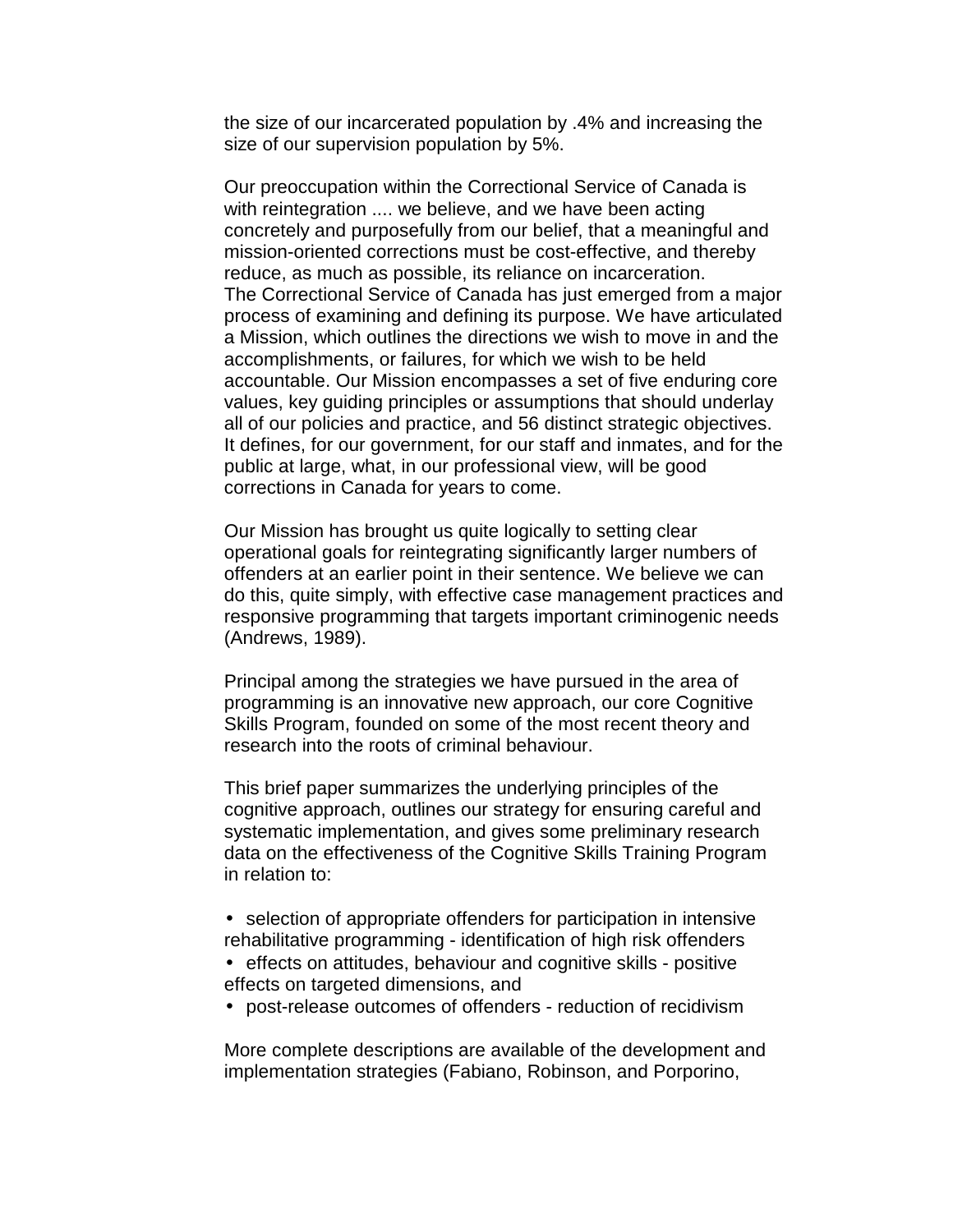1990), and of the research data on effectiveness gathered to date (Robinson, Grossman, and Porporino, 1991).

## **Development Of The Cognitive Skills Training Program**

A fundamental difference between "effective" and "ineffective" correctional programs is the conceptualization of criminal behaviour on which the programs are based. The conceptualization of criminal behaviour should determine the goals of the intervention and the intermediate targets on which the program should focus. The model also should serve as a guide for program development by outlining the techniques that should be employed to reach objectives.

Though many correctional programs in the past have been based on inadequate conceptual models, most have been based on no model at all. As a result, correctional interventions have functioned in a conceptual vacuum. Despite the fact that there are many conceptualizations of the causes of criminal behaviour, only a few are supported by adequate empirical evidence and suggest intervention strategies which are feasible, practical, and effective.

The Cognitive Skills Training program is based on the Cognitive Social Competence model of criminal behaviour which derives from cognitive social-learning theory and research. Its principal aim is to train offenders in those skills, and to impart those values and attitudes, which research has indicated are required for pro-social adaptation (Ross & Fabiano, 1985; Zamble & Porporino, 1988).

The major premise of the cognitive model is that what and how an offender thinks, how he views the world, how well he understands people, what he values, how he reasons, and how he attempts to solve problems plays an important role in his criminal behaviour.

Specifically, it has been found that many offenders lack selfcontrol. They are action-oriented, impulsive and unable to consider the consequences of their actions. Advice, warnings or punishment often seem to have little impact on them because they fail to reflect back on their behaviour and its effects. Many offenders have never acquired critical reasoning skills, and they show a host of thinking errors. The most common of these is externalizing the blame for their actions onto other people or circumstances "beyond their control". Although they often are able to rationalize their anti-social behaviour and justify their actions, the reasoning they use in doing so is frequently simplistic and illogical. Their thinking is often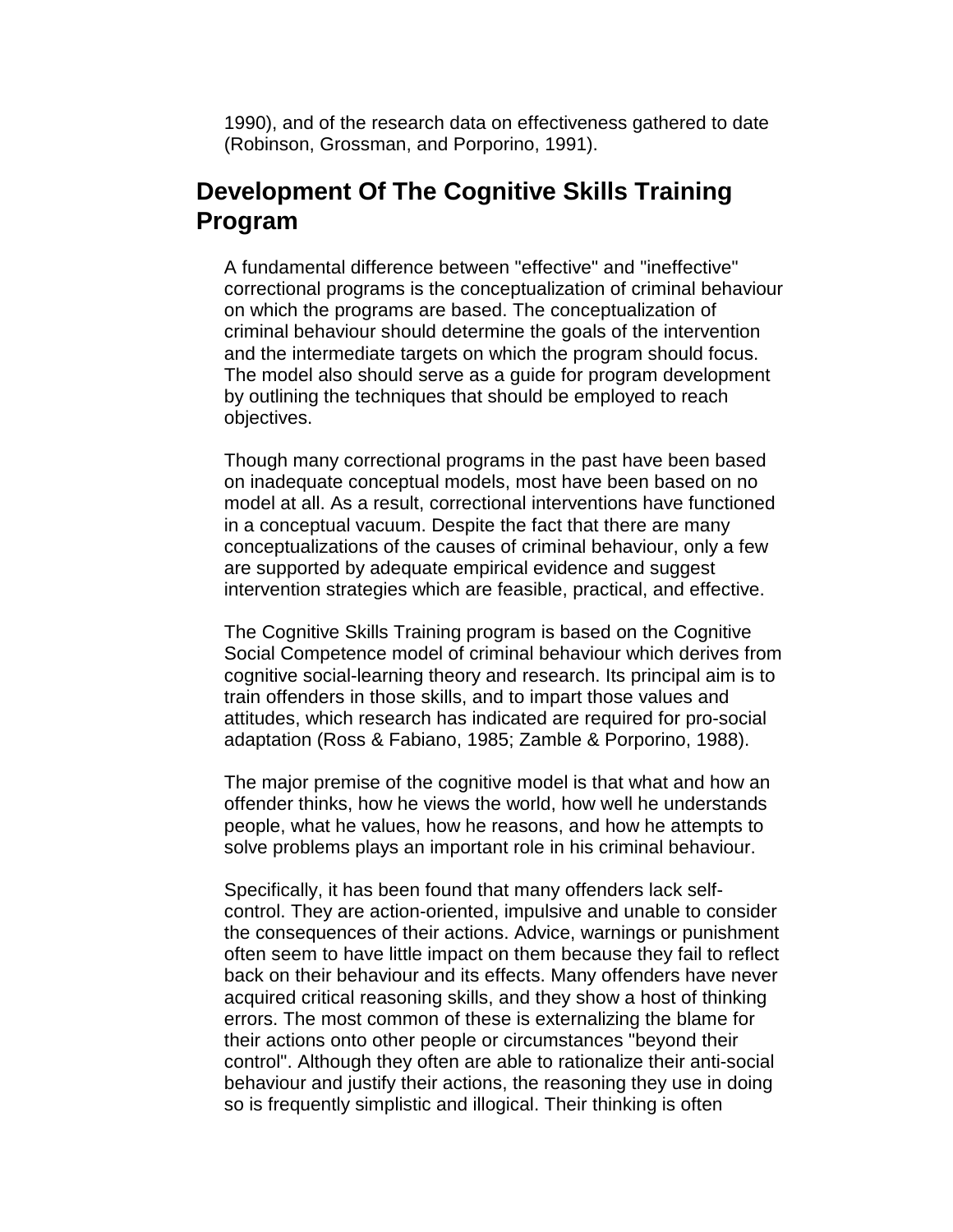exceptionally shallow and narrow - they construe their world in absolute terms, failing to appreciate the subtleties and complexities of social interactions, and they tend to adopt simple solutions to complex problems. They fail to think through problem situations and tend to uncritically accept those conclusions which immediately occur to them or are presented by authoritative sources. They then cling to these conclusions stubbornly and rigidly. Consequently, their thinking is often inflexible, uncreative, and maladaptive. Moreover, many offenders fail to consider that their thinking, their behaviour and their attitudes contribute to the problems they experience.

Evidence also indicates that many offenders have not progressed beyond an egocentric stage of cognitive development: they are unable (or fail) to distinguish between their own emotional states and thoughts and views and those of other people. Lacking this ability, they misread social expectations and misinterpret the actions and intentions of others. They also lack the ability to form acceptable relationships with people (including employers and spouses). This prevents them from developing appropriate means of dealing with interpersonal problems..

The basic assumption of the cognitive model is that the offender's thinking should be a primary target for offender rehabilitation. Cognitive skills, acquired either through life experience or through intervention, may serve to help the individual relate to his environment in a more socially adaptive fashion and reduce the chances of adopting a pattern of criminal conduct.

Such a conceptualization of criminal behaviour has important implications for correctional programming. It suggests that offenders who are poorly equipped cognitively to cope successfully must be taught rather than treated. It suggests that emphasis be placed on teaching offenders social competence by focusing on:

- thinking skills, problem-solving and decision-making;
- general strategies for recognizing problems, analyzing them, conceiving and considering alternative non-criminal solutions to them;
- ways of thinking logically, objectively, and rationally without overgeneralizing, distorting facts, or externalizing blame;
- calculating the consequences of their behaviour to stop and think before they act;

• going beyond an egocentric view of the world so as to comprehend and consider the thoughts and feelings of other people;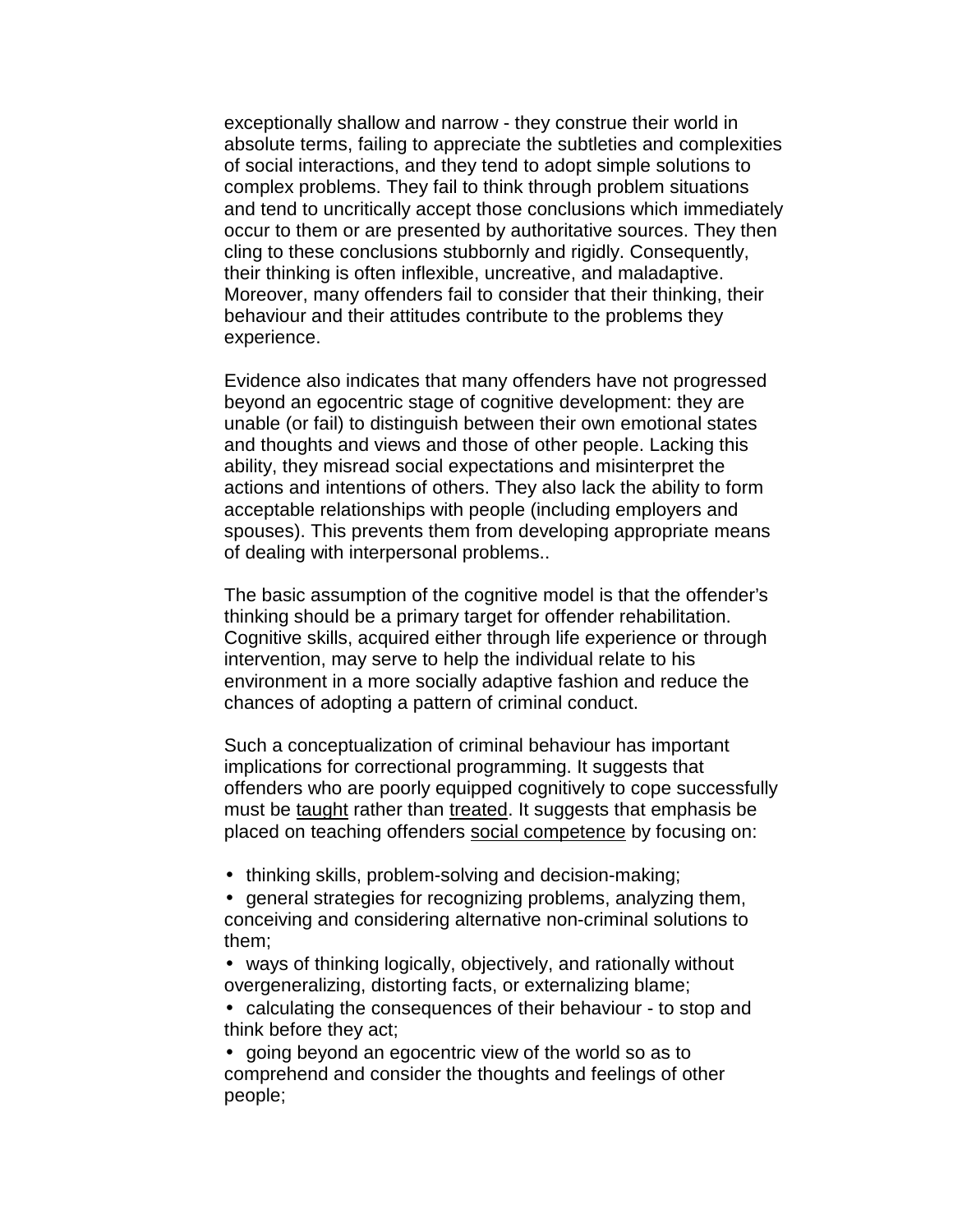- improving interpersonal problem-solving skills and developing coping behaviours which can serve as effective alternatives to antisocial or criminal behaviour;
- viewing frustrations as problem-solving tasks and not just as personal threats;
- developing a self-regulatory system so that their pro-social behaviour is not dependent on external control;
- developing beliefs that they can control their life; that what happens to them depends in large measure on their thinking and the behaviour it leads to.

# **Attention To Program Implementation And Delivery**

Correctional programs can easily fail in the process of implementation. There are legions of examples of programs that have been properly conceptualized but poorly implemented. They have failed to adhere to the key principles of effective correctional treatment. For these reasons, we paid particular attention to the process of implementation.

The following details of implementation are noteworthy for two reasons: first, as examples of a purposeful strategy developed to ensure the integrity of program delivery, and second, as an approach that would facilitate program endurance by fostering front-line staff acceptance and support.

• Extensive consultation was conducted with line managers and staff in order to explain the approach, outline plans, and ensure their support for the program.

• Individuals selected as the initial program "deliverers" were employees who volunteered for the assignment. They were chosen not on the basis of their professional qualifications or programming background, but as individuals who had the required interpersonal skills, values, commitments, and influence style to effectively model "social competence".

• These coaches were trained in an intensive and structured tenday workshop that gave them considerable opportunity to practice program delivery.

• Quality control procedures were followed from the onset to ensure program integrity. Specifically, throughout program delivery, all coaches were periodically monitored via video-tape, and biweekly conference calls were coordinated to discuss sessions and ensure that the service provided continued to conform to program principles. A consultation hot-line was also established with the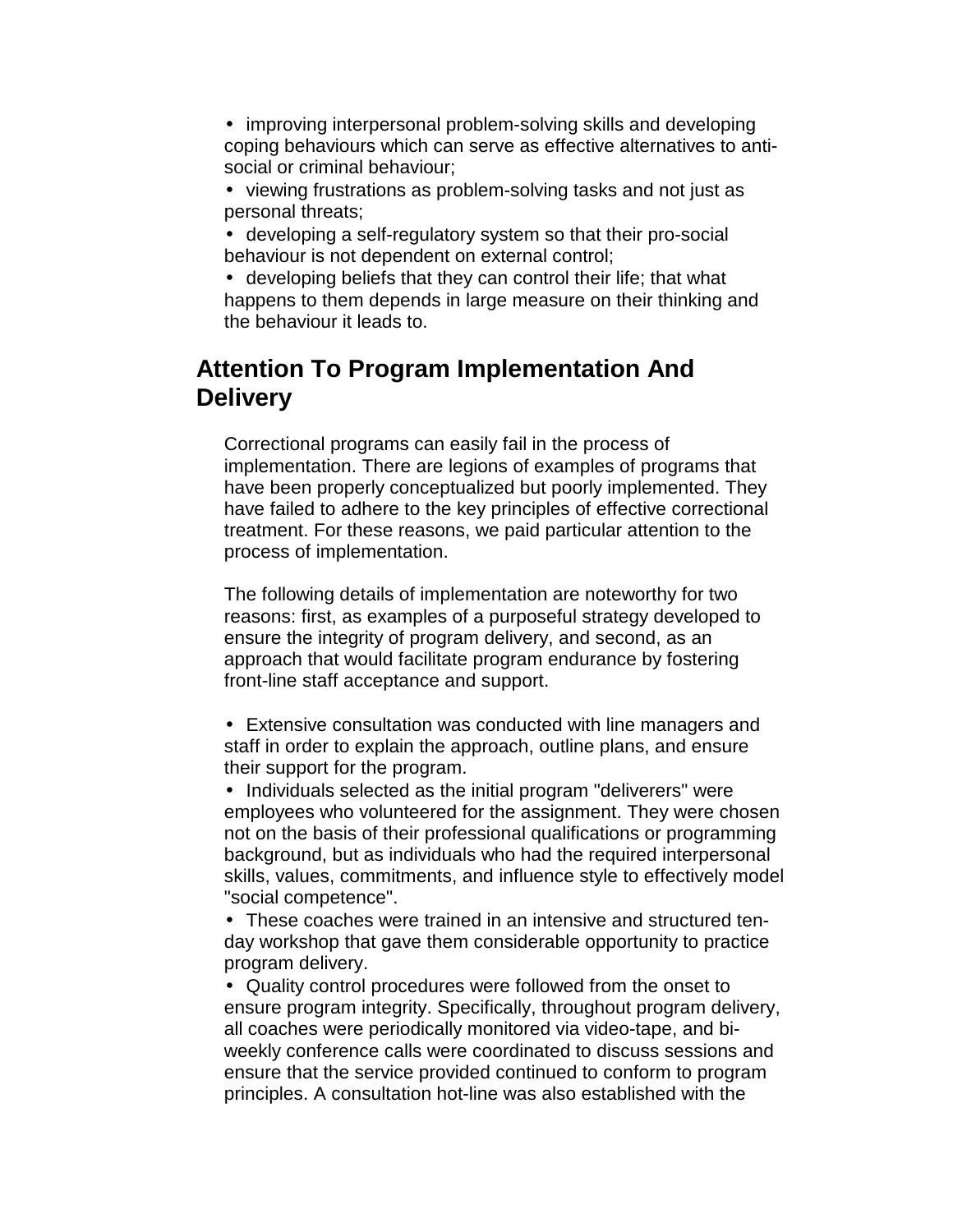national trainer, so as to immediately resolve any difficulties or concerns with particular program components. This kind of monitoring is an element often lacking in the introduction of correctional programming, but it essential to ensuring that program implementation has actually occurred.

• Prior to start-up, all staff within the institution or facility where the program was being introduced received at least a half-day of awareness training. The objective was to provide all staff, even though they were not directly involved in the program, with sufficient awareness and understanding of the goals of the program to create a more broadly based environment of support, reinforcement, and consistent supervision which could assist offenders in maintaining "new skills" developed in the program.

The program, which is comprehensive and includes a selection of the best techniques from a large number of techniques used in a review of effective "cognitive-based" programs (cf. Ross & Fabiano, 1985) operates for approximately 8 to 12 weeks, depending on the number of sessions run in a week, and is provided to small groups of six to eight participants in a classroom setting.

Based on the fact that the level of involvement and participation of offenders is dependent to a large extent on how well their motivation can be sustained, the program deliberately combines the use of cognitive techniques with other techniques and teaching materials found to be successful with offenders: audio-visual presentations, games, puzzles, reasoning exercises, role-playing and modelling techniques and group discussion strategies. Furthermore, as the training requires concentrated attention and focus, program sessions are never extended beyond two hours.

A critical aspect of program delivery is the sequencing and timing of each session, which ensures skill acquisition. The teaching and presentation of various skills is ordered in such a way that new skills are introduced only after other prerequisite skills have been taught and practised and, where required, skills are repeated and taught in a different manner so as to ensure the generalizability of the skills. Reality, or how skills can and will be used by offenders also affects what and how different skills are taught.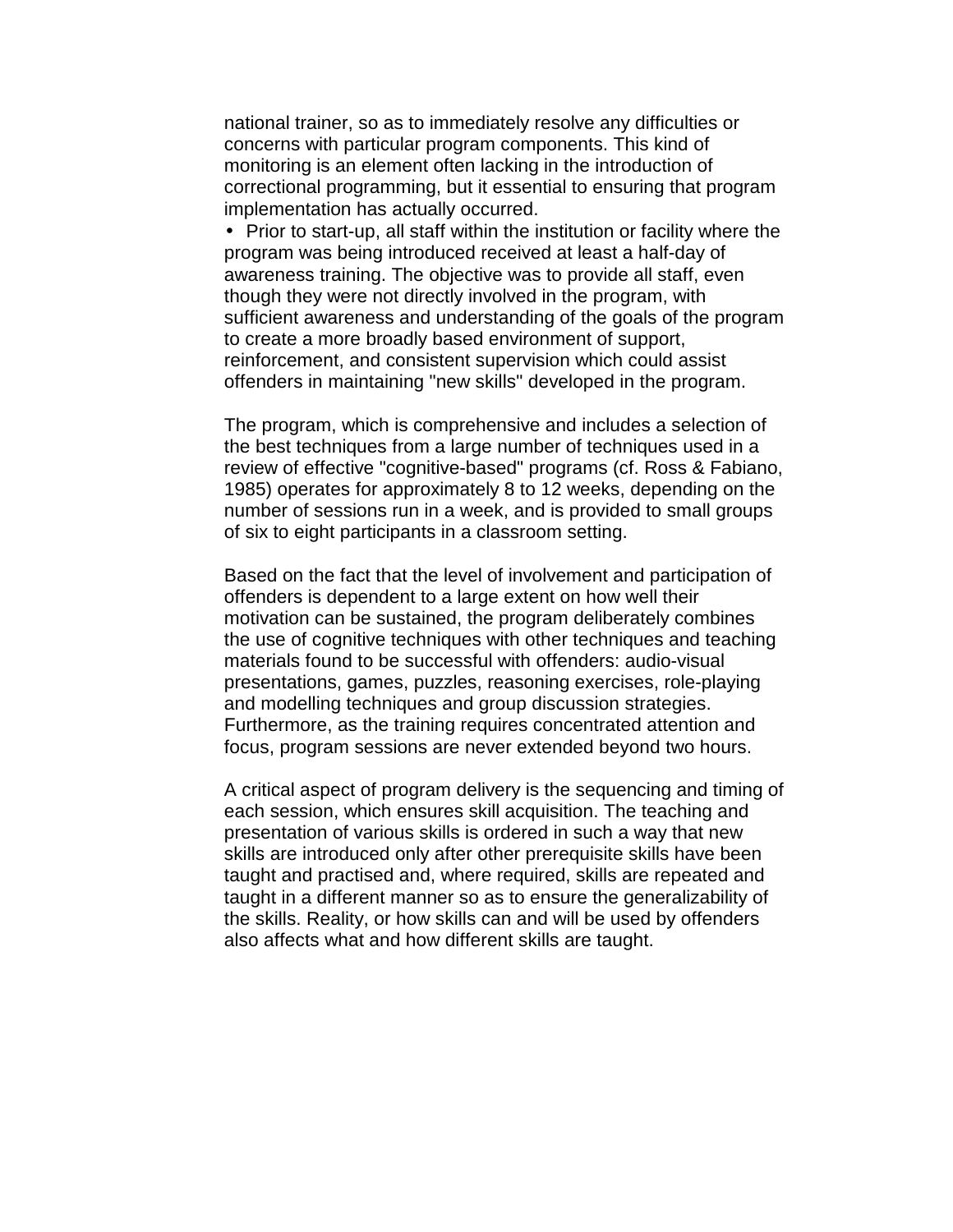## **Research On Effectiveness**

In view of our adherence to the risk principle of offender classification, which suggests that intensive programming is most effective among offenders who are at higher risk for recidivism (Andrews, 1989), the appropriate selection of participants for Cognitive Skills Programming was regarded as a critical objective. Selection procedures, therefore, were designed to target the program for high risk offenders.

### **Targeting Higher Risk Offenders for Participation**

Institutional Case Management staff, in sites where the program was being offered, were provided a structured Criteria Checklist to screen all offenders who were 1 to 2 years away from some form of conditional release. The checklist allowed for evaluation of basic cognitive abilities and identified "high need" offenders. Our analysis with a sample of 281 referrals that we have studied to date suggests that we are indeed targeting a higher risk group. For example, the majority (70%) had failed on previous community supervision, only 13% had no history of alcohol or drug problems, most had poor ratings on pre-arrest "street stability", and most had offenses that were classified as "serious" or "major". Moreover, on an index of risk for reoffending (the Statistical Information on Recidivism (SIR) Scale; Nuffield, 1982), it was evident that referrals were drawn from a higher risk offender population.

**Figure 1** shows the distribution of risk levels for the sample of referrals. Close to 60% of the offenders fell within the two highest risk groups according to the SIR scale. In the Canadian federal offender population more generally, only about 42% of offenders are assessed at this level of risk (Hann and Harman, 1988).

### **Program Effects on Attitudes, Behaviour and Cognition**

A special effort has been made to design a systematic and thorough evaluation of the cognitive program in terms of its effects on attitudes, behaviour, and cognitive skills. Prior to the beginning of the program (pre-test), all potential program participants are administered a battery of measures designed to assess their level of cognitive skills and their attitudes toward criminal behaviour. Following completion of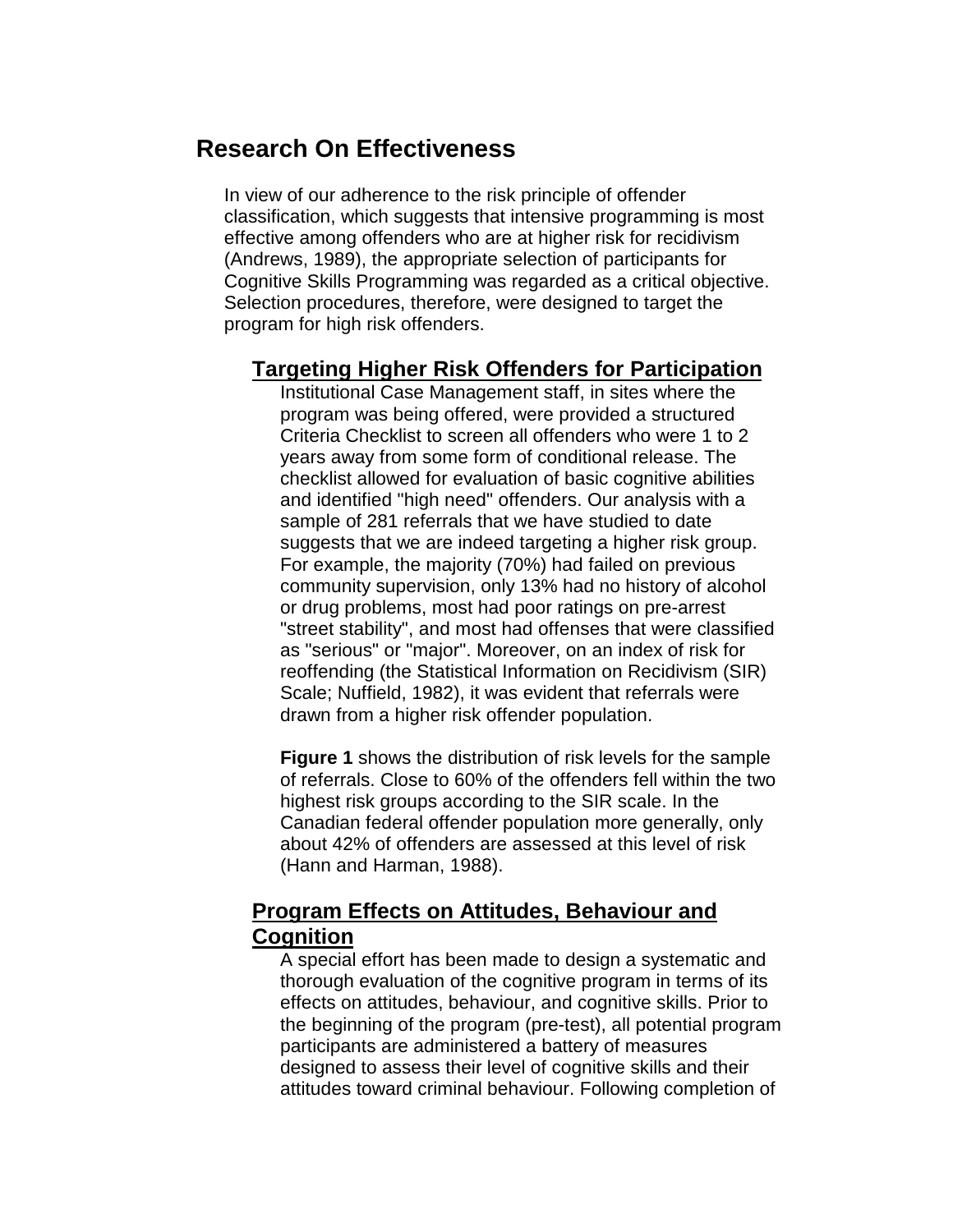the program, offenders are reassessed (post-test) using the same instruments so that any changes can be measured.

Preliminary findings have been very promising. Results have indicated that offenders who received treatment showed statistically significant improvement on a number of important cognitive dimensions targeted by the program. The test scores have suggested that, following completion of Cognitive Skills Training, the participants are better able to appreciate the perspectives of others when they are faced with the task of interpreting social situations.

Scores on a conceptual level test have indicated that the offenders demonstrate more complexity in their views about such concepts as authority, rule structures, and critical feedback. In addition, they are able to generate a greater number of behavioral options on tasks that require the resolution of interpersonal conflicts.

The results from an analysis of attitudinal measures have shown that offenders also make positive changes in the direction of more pro-social thinking. It was found that the participants became less negative toward the law, courts and police after completing the program. In a number of previous studies, positive changes on these attitudinal measures have been linked to reduced chances of future recidivism (Andrews & Wormith, 1989).

The program participants expressed a high degree of satisfaction with Cognitive Skills Training. Seventy-four percent of the program participants who completed an evaluation questionnaire felt that the program "was much better than any other program" to which they had ever been exposed. An additional 24% perceived the program to be "as good as any other program". Approximately three weeks after completing the program, 97% of the participants admitted that they found themselves using the skills that they learned.

Responses to open-ended questions also revealed that the offenders regarded the content of the program as highly relevant to their lives. In fact, offenders commonly indicated they had retained many of the concepts that were developed in the program. They also identified a number of concrete areas in which they had made improvements as a result of their training. **Figure 2** shows the high proportion of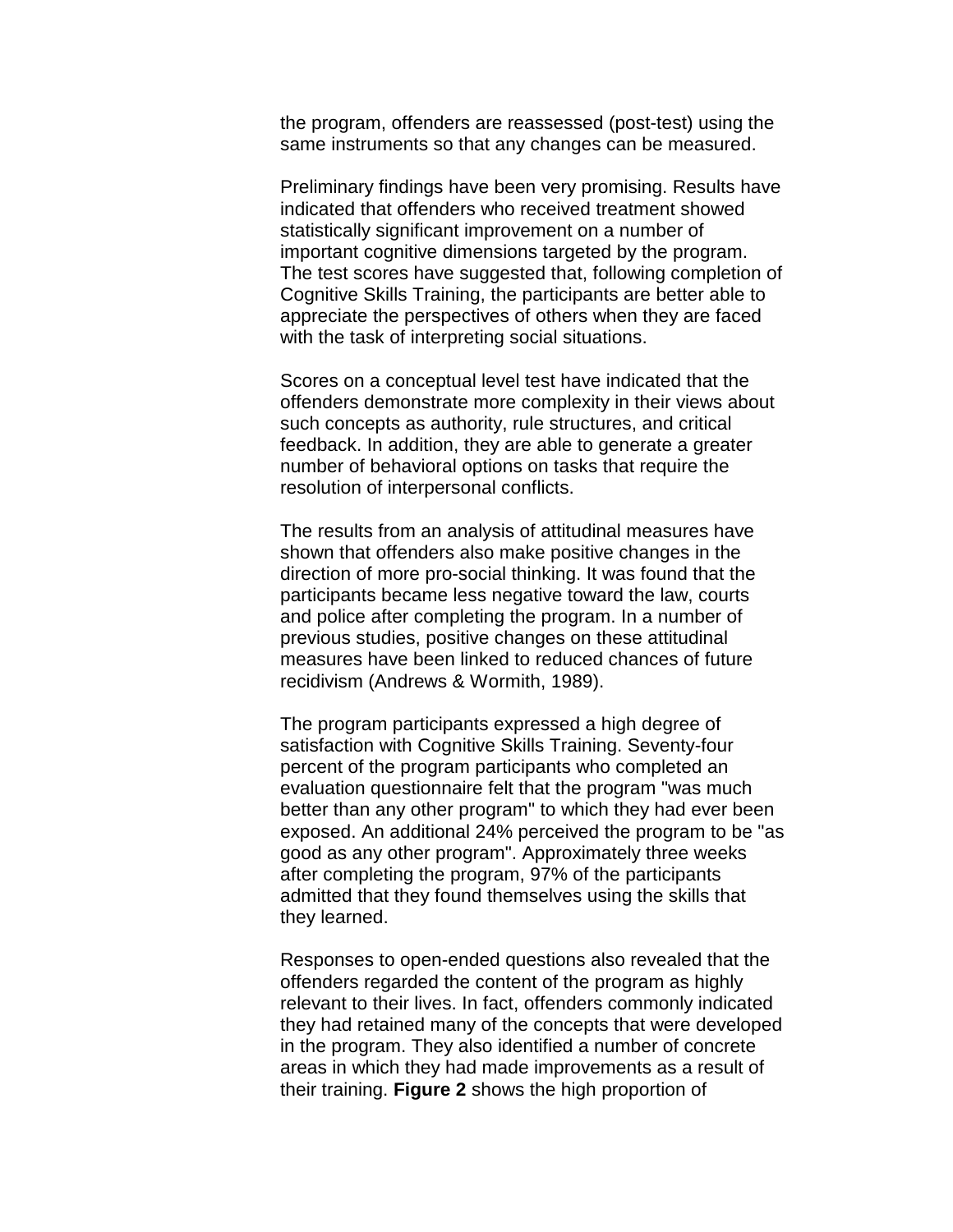offenders who perceived positive change in some of the major areas addressed by the program.

The research also examined how offenders were perceived as "changing" by coaches who delivered the program.

The coach ratings were based on the information collected on offenders during semi-structured interviews as well as inprogram observations of the treatment group. As displayed in Table 1, the coach ratings focus on impulsivity, egocentricity, motivation and a variety of problem solving skills. Motivation was the only measure which did not demonstrate significant movement. Perhaps this reflects a ceiling effect in that all offenders were required to show a minimum level of motivation before they were considered for the program.

Another notable finding was that offenders who completed Cognitive Skills Training made significantly greater improvements on a self-report Impulsiveness scale. This finding is important since impulsiveness was one of the primary targets of the program, and it too has been linked with changes in criminal behaviour. These results are substantiated by coach perceptions of improvements on the impulse control of program participants.

### **Post Release Outcomes**

Early follow-up information on offenders who completed the Cognitive Skills Training Program is also encouraging. To date we have been able to examine the outcome status of 40 offenders who had been granted some form of conditional release and were followed up in the community for at least six months. On average, the follow-up period was 19.7 months. We also gathered information on the outcome of a comparison group of 23 offenders who were selected and volunteered for Cognitive Skills Training but did not participate (because of limited program space). These offenders did not differ from the program participants on a number of characteristics and were followed-up for a comparable period of time.

The post-release outcomes of the treatment and comparison group are displayed in Table 2. The figures show that offenders in the treatment group were readmitted for new convictions at a lower rate than the comparison group during the follow-up period. Specifically, only 20% of the treatment group were readmitted for new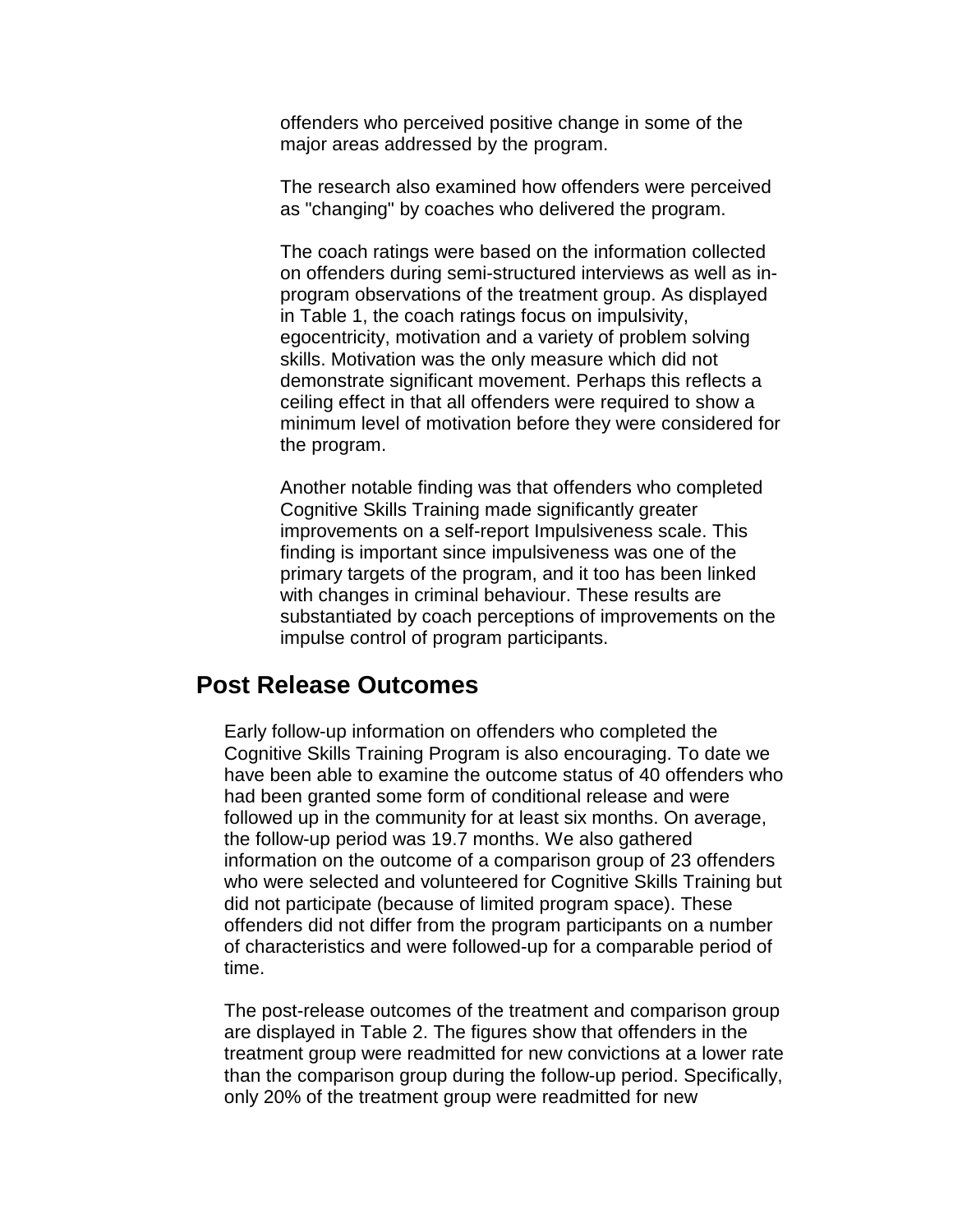convictions compared to 30% of the offenders in the comparison group. It is interesting to note that the number of offenders who were returned to prison without new convictions (e.g., technical violations, day-parole terminations) is similar yet marginally larger in the treatment group. It is possible that the Cognitive Skills Training participants may be subjected to closer monitoring because of expectations regarding the program.

The results of this pilot follow-up can also be compared to expected outcomes that can be predicted from knowledge of the SIR scores of the released offenders (see Figure 3). The average probability of reconviction for both treatment and comparison groups is 52% based on available SIR score data  $(n = 46)$ . This base rate would be expected after a post-release follow-up period of 2.5 years on either full-parole or mandatory supervision. Although the follow-up period for our sample is shorter (19.7 months), it is known that most recidivists are readmitted within the first year of release (for example, see Hann & Harman, 1988). It should also be noted that our sample includes offenders who were released on Day-Parole. Since day-parolees are not included in SIR recidivism predictions, we can assume that the expected base rate would be even higher for our sample.

In actuality, the estimated base rate is considerably higher than the reconviction rate we have observed for the treatment group (20%). This again suggests, quite convincingly, that the program is effective in reducing recidivism. The actual reconviction rate for the comparison group is also lower (30%) than the expected base rate, suggesting that motivation for treatment in and of itself may be influential in post-release success.

A second sample of 64 offenders from the initial pilot sites also received exposure to Cognitive Skills Training during 1989, prior to the implementation of the program on a national basis. We were also able to examine the post-release outcomes of this group, although no comparison group had been established for the purpose of comparing the recidivism rates of participants and nonparticipants. The number of offenders from this "extended pilot sample" who had been released (Day Parole, Full Parole or Mandatory Supervision) by March 31, 1991 included 42 offenders who had completed the program and 12 who had initially participated but did not complete the program. $<sup>1</sup>$ </sup>

After an average follow-up period of 12 months, only 2 of the 42 program completers (4.7%) had been readmitted for a new conviction. Assuming that this group of offenders was similar to the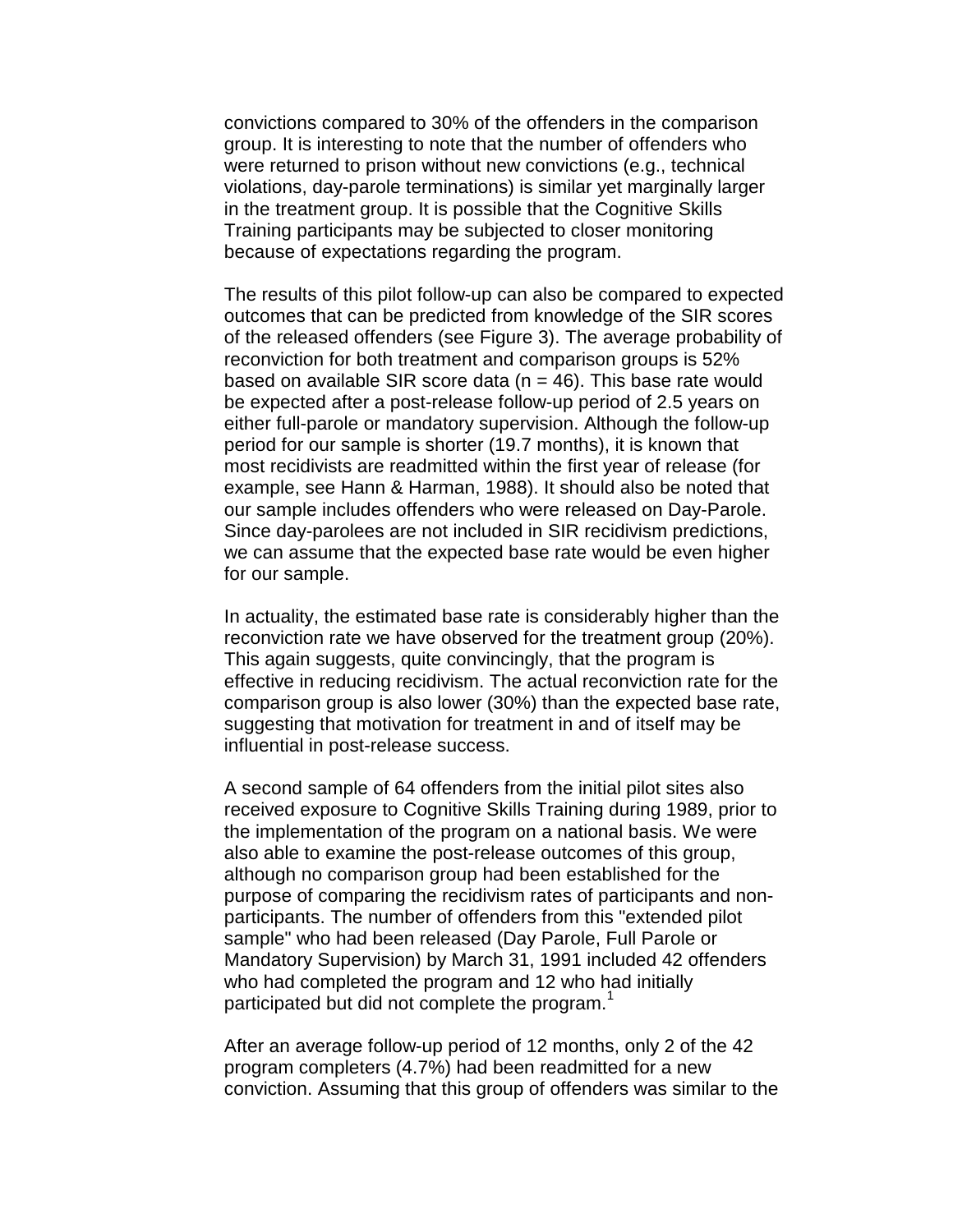original pilot sample with respect to risk of recidivism, the reconviction rate of 4.7% after one year is remarkably lower than would be expected from base rates. As noted above, the expected base rate after a 2.5 year period would be approximately 50%.

It is also interesting to note that the Cognitive Skills completers had superior post-release outcomes than the 12 released offenders who did not complete the program. Among these offenders, 33.3% had been returned with new convictions during the one year followup period. Although this group may have possessed different characteristics from the treatment group, completion of the program does appear to be associated with better post-release outcomes.

### **Future Program Development**

Drawing from the success of the Cognitive Skills Training program, the Correctional Service of Canada is now committed to implementing a broader strategy of "living skills" programming for offender's personal development. The strategy consists of a series of related program components, each of which addresses specific inmate problem areas that have consistently been highlighted in research literature as contributing to or maintaining criminal behaviour. Living Skills programming gives offenders training in areas such as parenting skills, anger management, attitudes towards domestic violence, community integration skills, employment skills and personal health care. The goal is to ensure that each of the program components are available at the appropriate time during the offender's sentence, so as to meet those needs which are most prominent and relevant in the process of preparing offenders for reintegration. This should be completed over the next two years.

Implementation of the Cognitive Skills Training program speaks to the core of our Mission - to actively encourage and assist offenders in becoming law-abiding citizens. The program fulfils the task by providing the means for offenders to acquire the skills and abilities required for pro-social adaptation.

 $1$  The reasons for non-completion included institutional transfers (5), dismissals from the program (5) and release (2).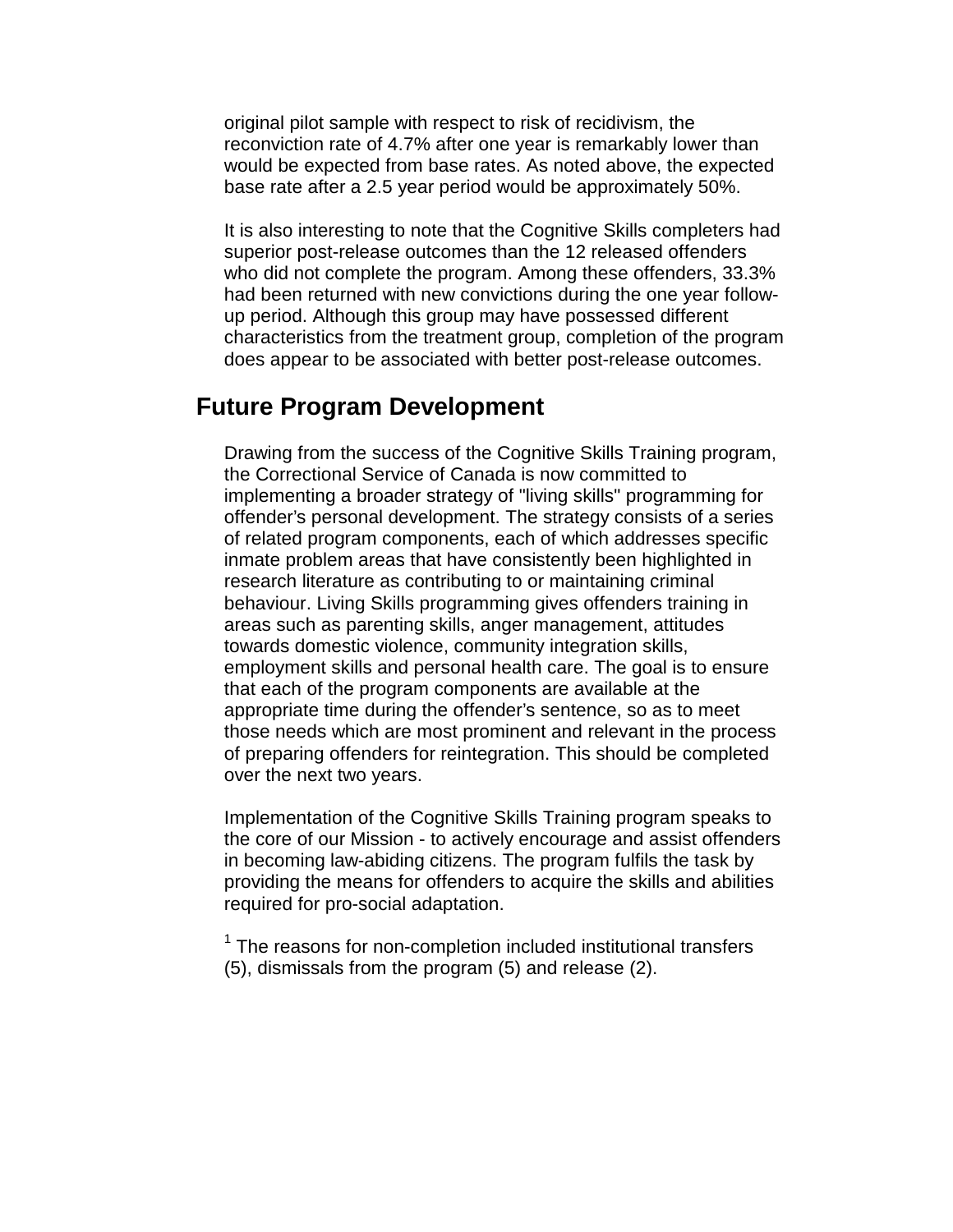In so doing, we respect Core Value 2 which states: "we shall recognize that the offender has the potential to live as a lawabiding citizen". Furthermore, by having Correctional Service of Canada staff provide the program to offenders, and through general staff awareness training, we reinforce our belief in Core Value 3: " that our strength and our major resource in achieving our objective is our staff, and that control can be assured through positive interaction between staff and offenders".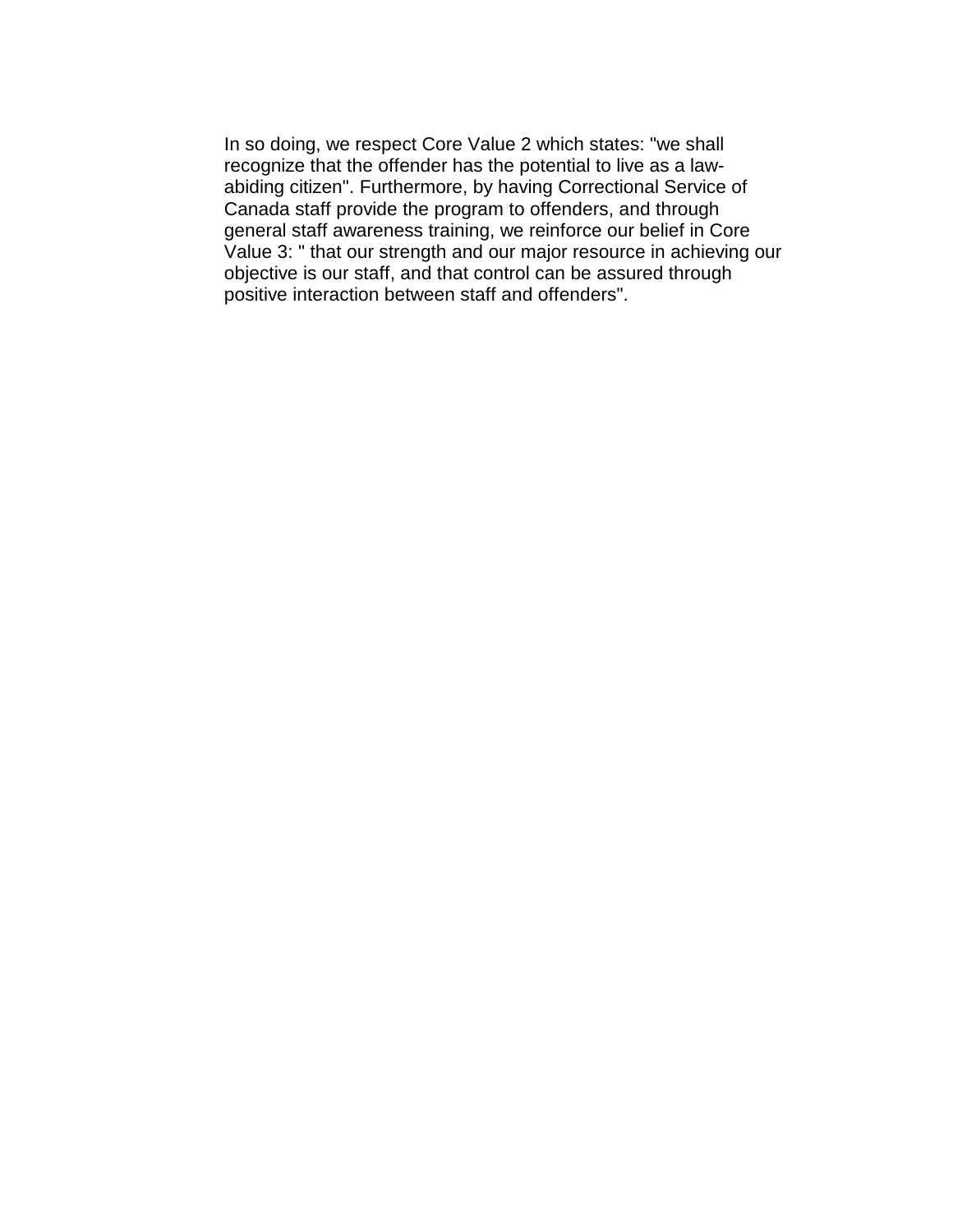#### REFERENCES

Andrews, D.A., 1989. Recidivism Is Predictable and Can be Influenced: Using Risk Assessments to Reduce Recidivism. Forum on Corrections Research, Vol 1, (2).

Andrews, D.A., & Wormith, J.S., 1989. Personality and Crime: Knowledge destruction and construction of criminology. Justice Quarterly, Vol 6 (3).

Fabiano, E., Robinson, D., & Porporino, F. 1990. Preliminary Assessment of the Cognitive Skills Training Program: A Component of Living Skills Programming. Ottawa, Correctional Service of Canada.

Gendreau, P., & Ross, R.R., 1987. Revivification of Rehabilitation: Evidence from the 1980's. Justice Quarterly, Vol. 4 (3).

Hann, R.G. & Harman, W.G., 1988. Release Risk Prediction: A test of the Nuffield Scoring System. A Report of the Parole. Decision - Making and Release Risk Assessment Project. Ottawa, Ministry of the Solicitor General.

Lerner, K., Arling, G., and Baird, C., 1986. Client Management Classification: Strategies for Case Supervision. Crime and Delinquency, Vol 32, (3).

Nuffield, J., 1982. Parole Decision - Making in Canada: Research Towards Decision Guidelines. Ottawa, Solicitor General of Canada.

Robinson, D., Grossman, M., and Porporino, F., 1991. Effectiveness of the Cognitive Skills Training Program: From Pilot to National Implementation, Ottawa: Correctional Service of Canada.

Ross, R.R., & Fabiano, E. 1985. Time to Think: A Cognitive Model of Delinquency Prevention and Offender Rehabilitation. Johnson City, Tennessee: Institute of Social Sciences and Arts, Inc.

Ross, R.R., & Gendreau, P. 1980. Effective Correctional Treatment. Toronto: Butterworths.

Zamble, E., & Porporino, F.J., 1988. Coping, Behaviour and Adaptation in Prisons Inmates. Secaucus, N.J.: Springer-Verlag.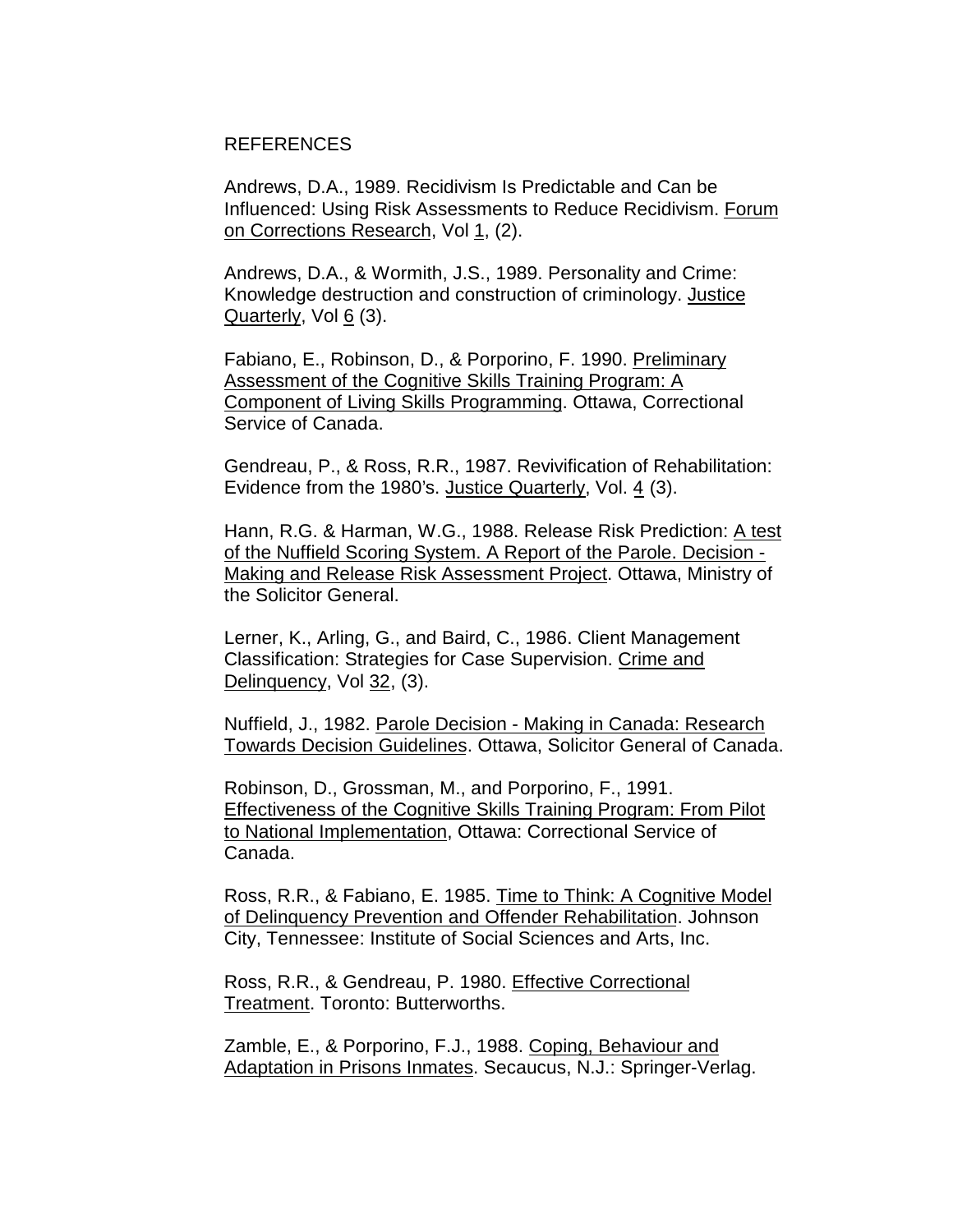#### ABOUT THE AUTHORS

**FRANK PORPORINO** is the Director General of Research and Statistics for the Correctional Service of Canada. Formerly, a senior researcher in the Secretariat of the Solicitor General's Department, he has worked as a psychologist in a number of federal correctional institutions. His doctorate in clinical psychology is from Queen's University and his current research activities include work on prison violence, the effects of imprisonment and coping styles of offenders, the assessment of risk and needs levels, mental health problems, and drug and alcohol abuse patterns among offenders. He is also the co-author of Coping, Behaviour and Adaptation in Prison Inmates (with E. Zamble), Springer-Verlag, 1988.

Frank J. Porporino Director General Research and Statistics Branch Correctional Service of Canada 340 Laurier Avenue West Ottawa, Ontario Canada K1A 0P9 (613) 995-0933

**ELIZABETH FABIANO** is the Assistant Director, Personal Development in the Education and Personal Development division of the Correctional Service of Canada. She is responsible for the development and implementation of the Living Skills programming strategy, and is the national trainer for the Cognitive Skills Training Program. Elizabeth is a graduate of Queen's University in Kingston, Ontario (Honours Sociology) and the University of Ottawa (Master of Applied Criminology). She has co-authored many monographs in the areas of cognitive assessment, cognitive intervention, and correctional services for female offenders. She is also the coauthor of Time To Think: A Cognitive Model of Delinquency Prevention and Offender Rehabilitation (with R. Ross), Institute of Social Sciences and Arts, Inc., 1985.

Elizabeth A. Fabiano Assistant Director, Personal Development Education and Personal Development Correctional Service of Canada 340 Laurier Avenue West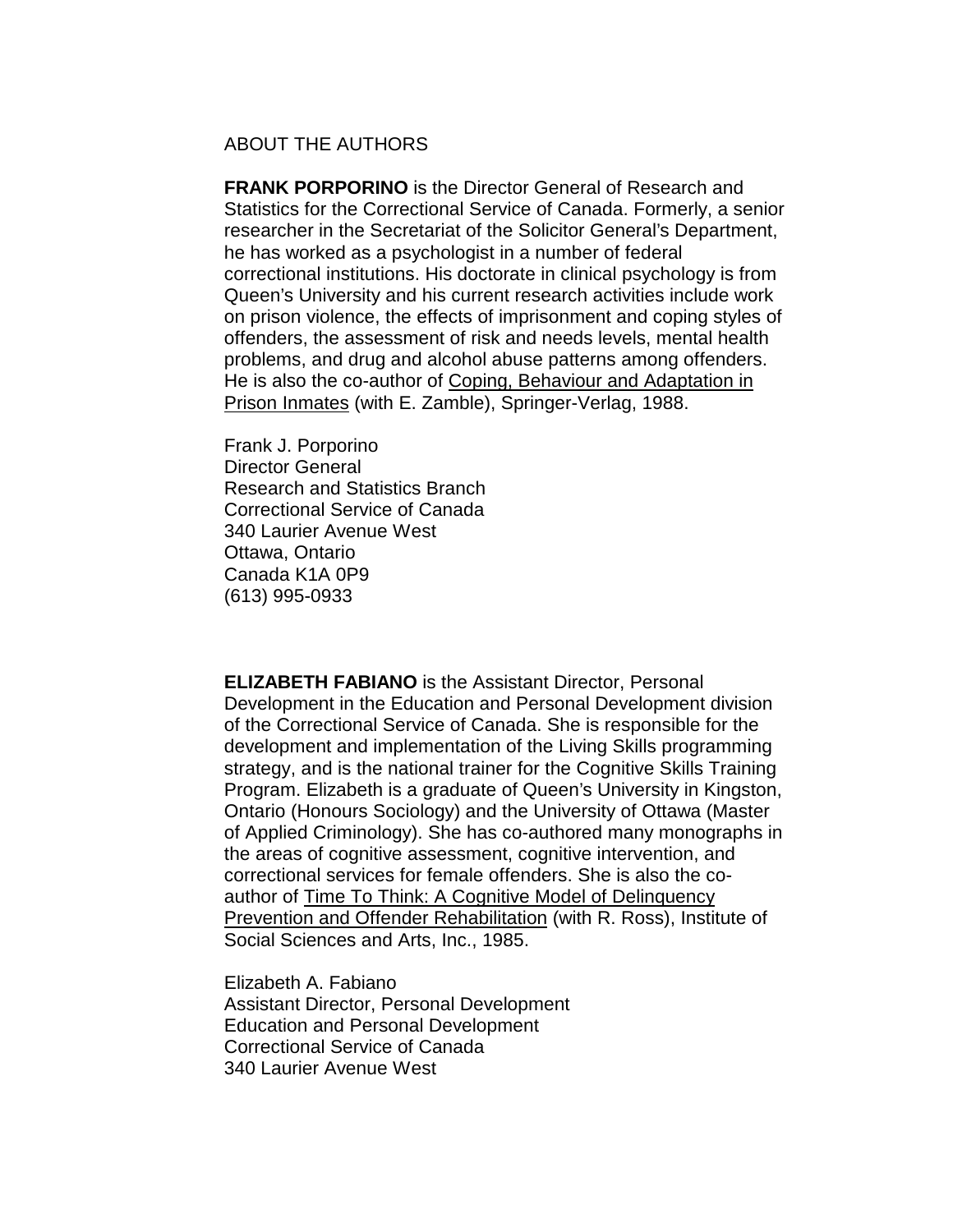Ottawa, Ontario Canada K1A 0P9 (613) 996-7730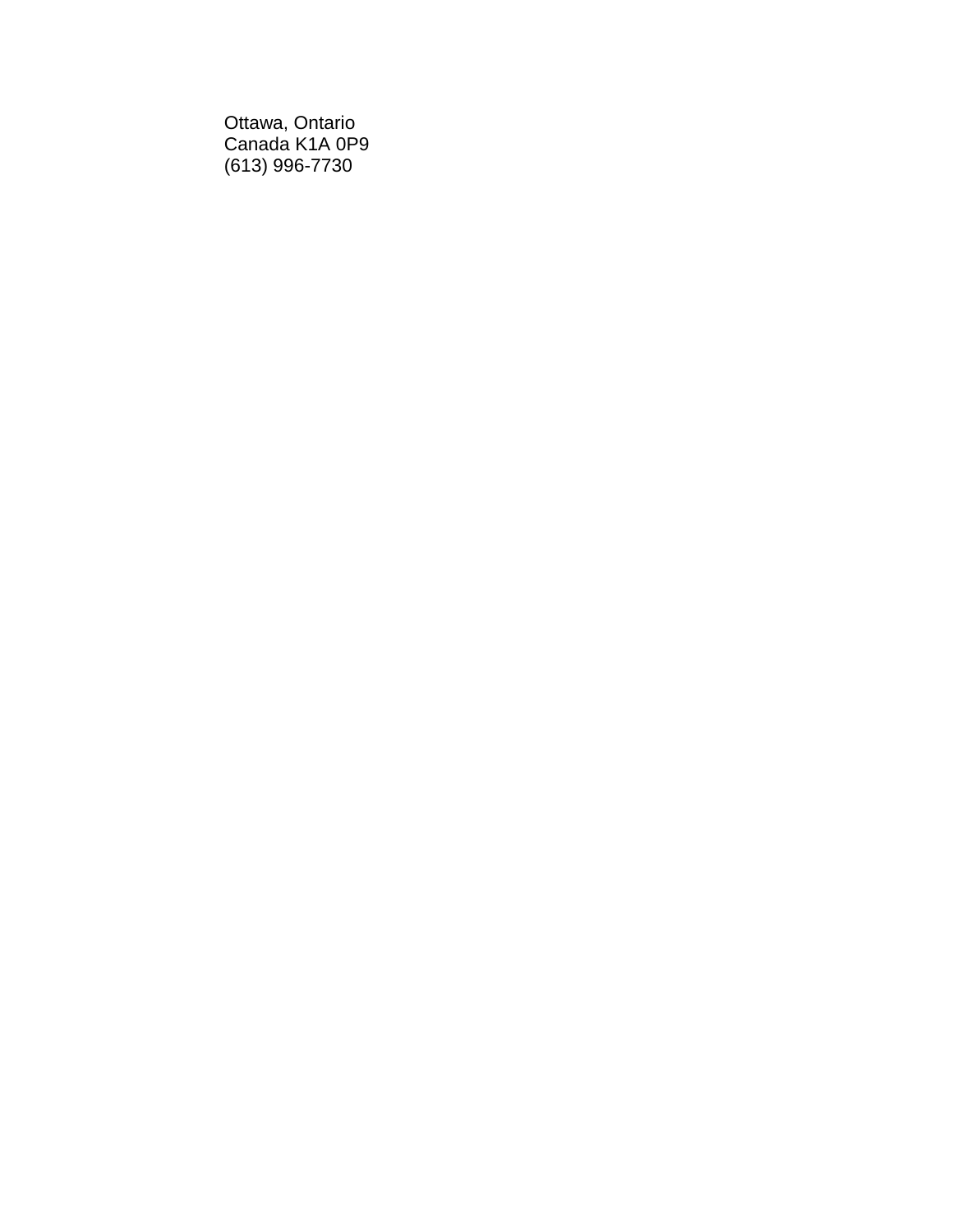**DAVID ROBINSON** is a Senior Research Manager in the Research and Statistics Branch of the Correctional Service of Canada. He holds a Ph.D. in Psychology from Carleton University. He has a number of publications in the area of assessment and evaluation in other areas of human services. He is currently engaged in research projects on correctional treatment outcome studies.

David Robinson Senior Research Manager Research and Statistics Branch Correctional Service of Canada 340 Laurier Avenue West Ottawa, Ontario Canada K1A 0P9 (613) 996-5222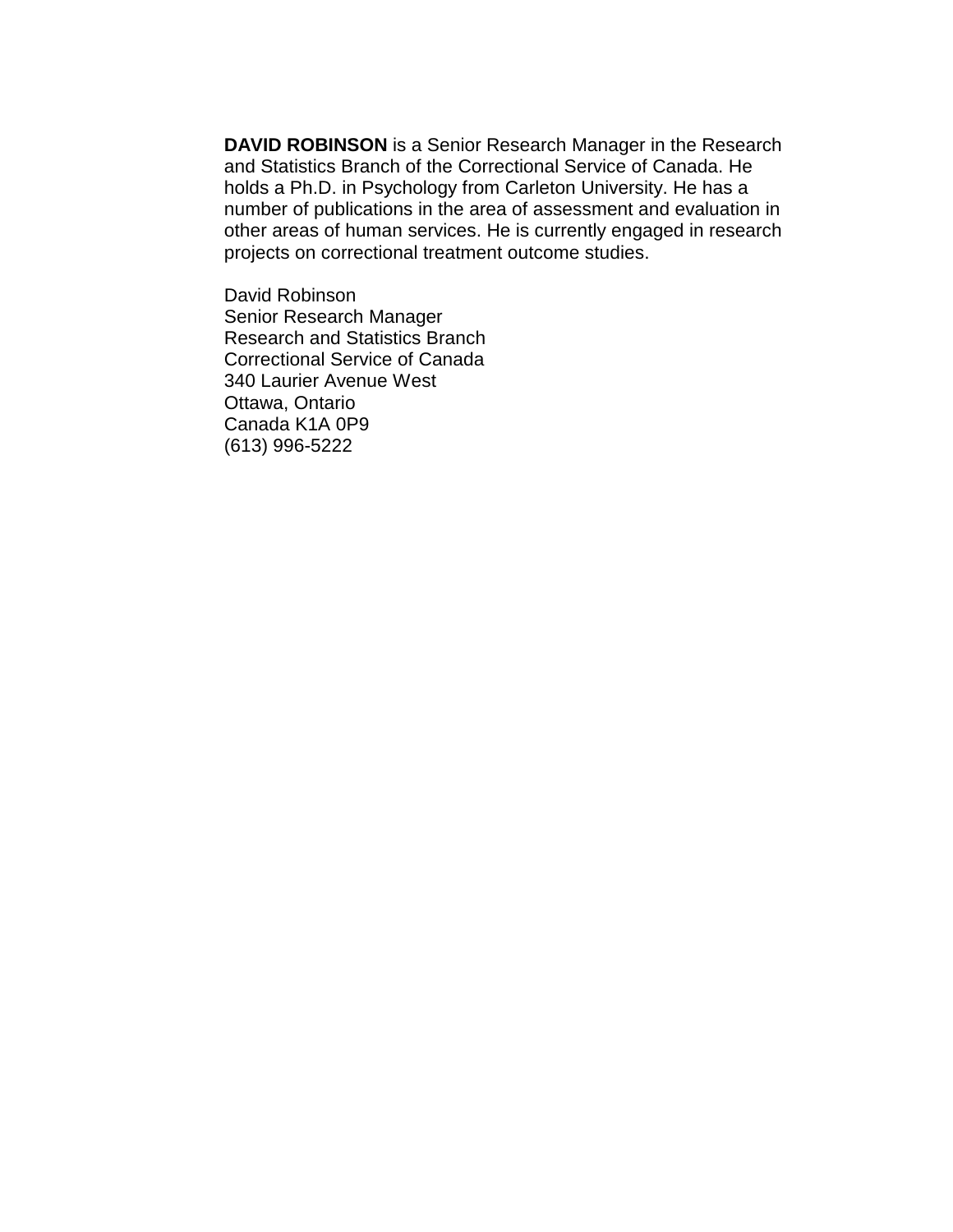# **Tables And Figures**

#### **TABLE 1 COACH RATINGS OF CHANGES IN OFFENDER BEHAVIOUR**

|                                  | <b>Significant Changes</b> |            | Significantly |
|----------------------------------|----------------------------|------------|---------------|
|                                  | Treatment                  | Comparison | Greater       |
|                                  |                            |            | Changes       |
|                                  |                            |            |               |
| <b>Problem Recognition</b>       | $\star$                    |            |               |
| <b>Problem Solving Ability</b>   | $\star$                    | $\star$    |               |
| <b>Developing Alternatives</b>   | $\star$                    | $\star$    |               |
| <b>Awareness of Consequences</b> | $\star$                    | $\star$    |               |
| <b>Setting Goals</b>             | $\star$                    | ¥          |               |
| Egocentricity                    | $\star$                    |            |               |
| <b>Social Perspective Taking</b> | $\star$                    |            |               |
| Impulsivity                      | $\star$                    | $\star$    |               |
| <b>Cognitive Style</b>           | $\star$                    |            |               |
| Motivation                       |                            |            |               |

#### **TABLE 2 COGNITIVE SKILLS TRAINING PROGRAM: POST RELEASE OUTCOME STATUS FOR TREATMENT AND COMPARISON GROUPS**

|                             | <b>TREATMENT</b> | <b>COMPARISON</b> |
|-----------------------------|------------------|-------------------|
| Readmissions with           | 20.0%            | 30.4%             |
| New Convictions             | (8/40)           | (7/23)            |
| <b>Readmissions without</b> | 25.0%            | 21.7%             |
| <b>New Convictions</b>      | (10/40)          | (5/23)            |
| No Readmissions             | 55.0%            | 47.9%             |
|                             | (22/40)          | (11/23)           |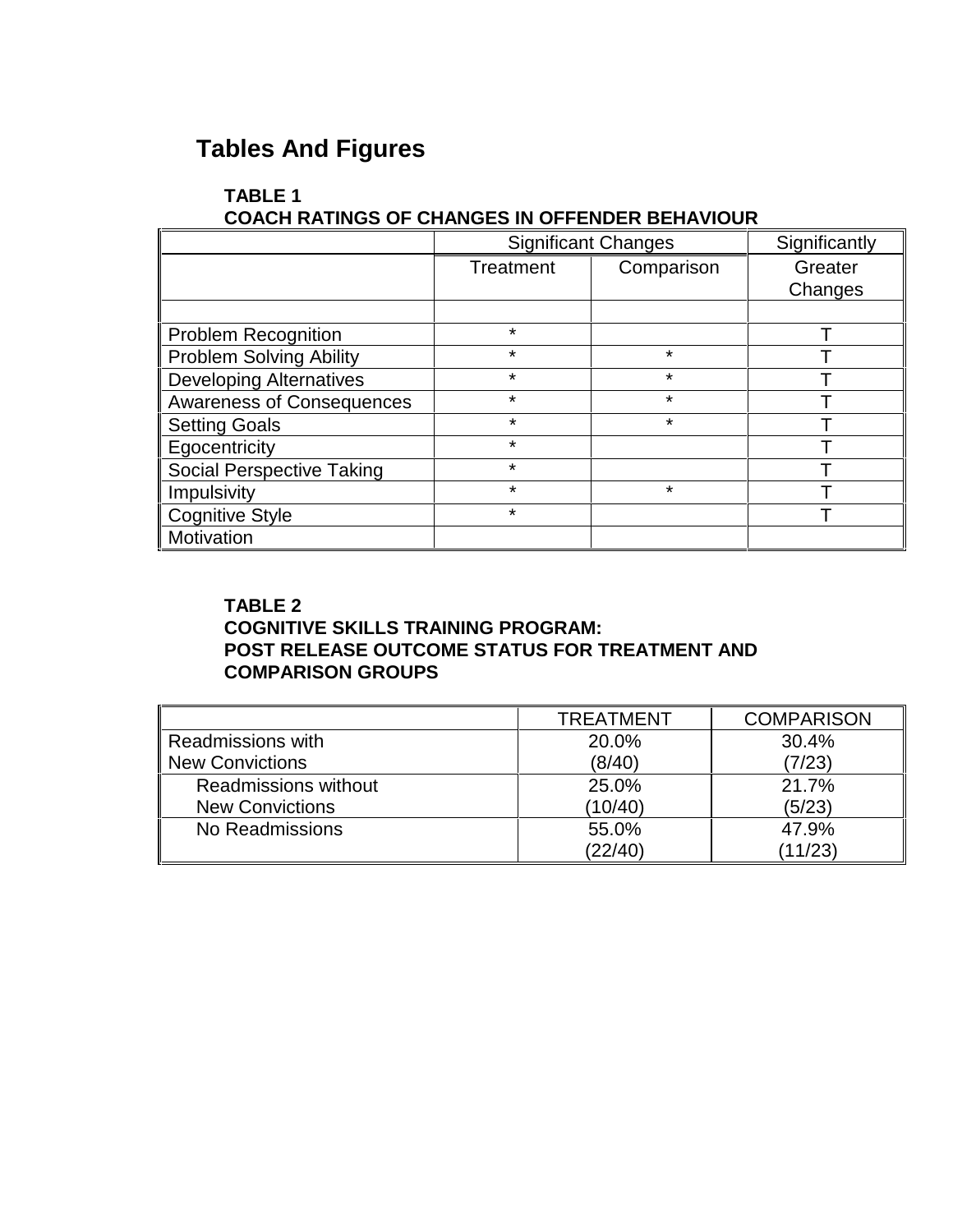**Figure 1**

**Distribution of SIR Risk Groups: Current Cognitive Skills Participants Compared with Pilot and Normative Sample**

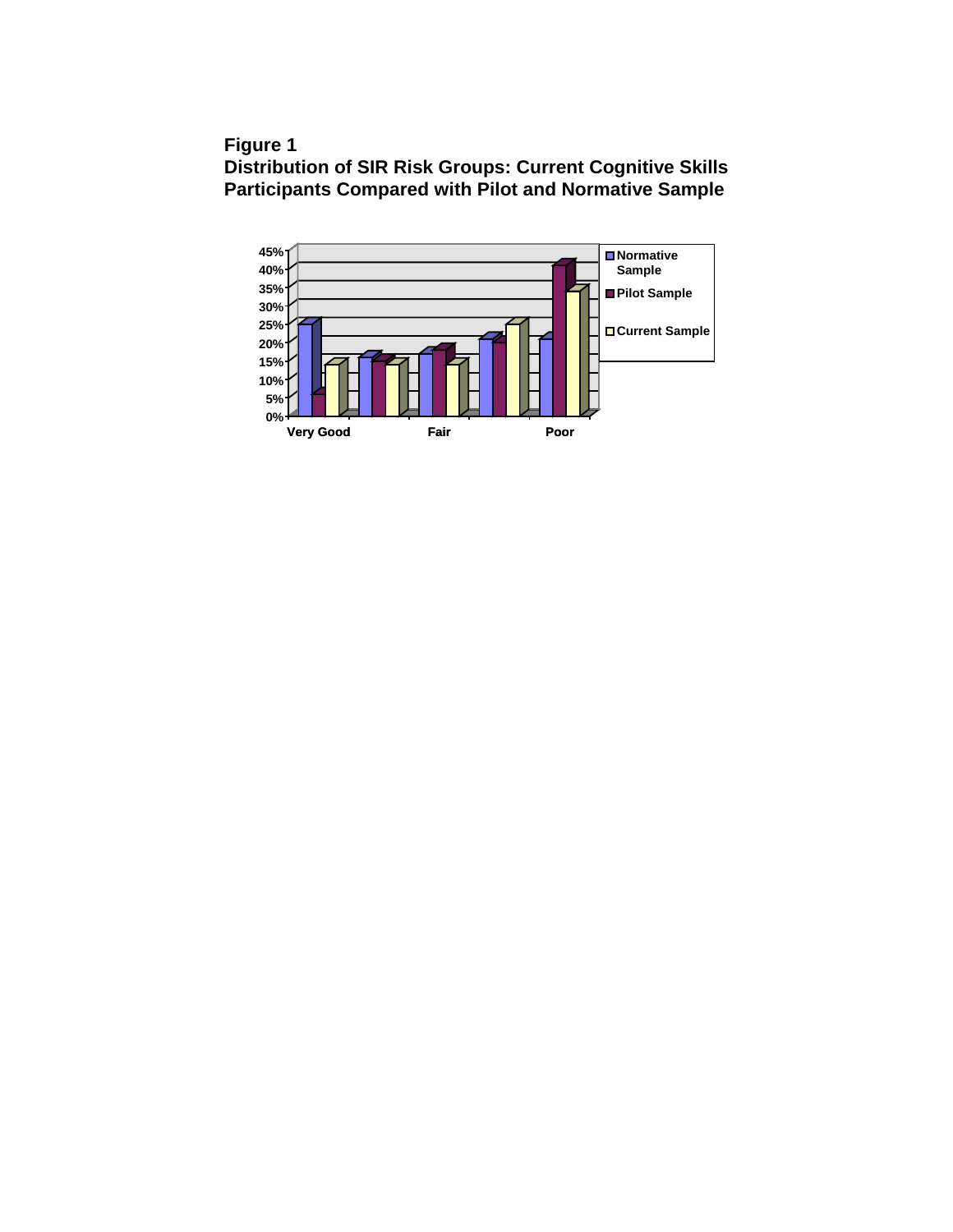### Figure 2 **Percentage of Offenders Who Felt They Improved in Eight Areas of Functioning**

**DisplayText cannot span more than one line!**